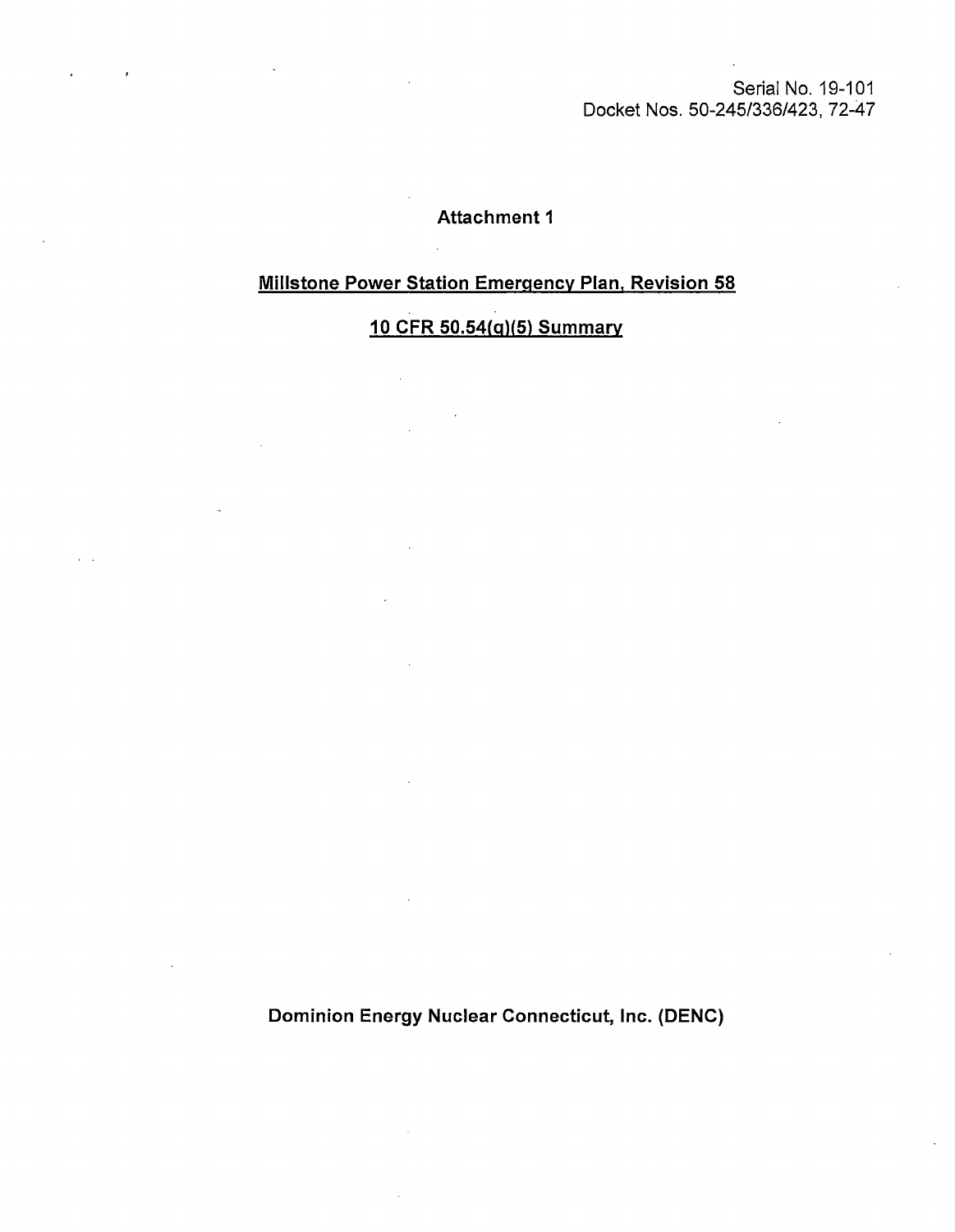Serial No. 19-101 Docket Nos. 50-245/336/423, 72-47 Page 1 of 1

#### 10 CFR 50.54(q)(5) Summary of Analysis for Millstone Power Station Emergency Plan, Revision 58

Millstone Emergency Plan Revision 58 updated the titles of Severe Accident Management Guidelines (SAMGs) listed in Appendix D, Supporting Procedures List. This was an editorial change to the list and did not change the purpose or requirements for entry into the procedure set.

 $\mathcal{L}$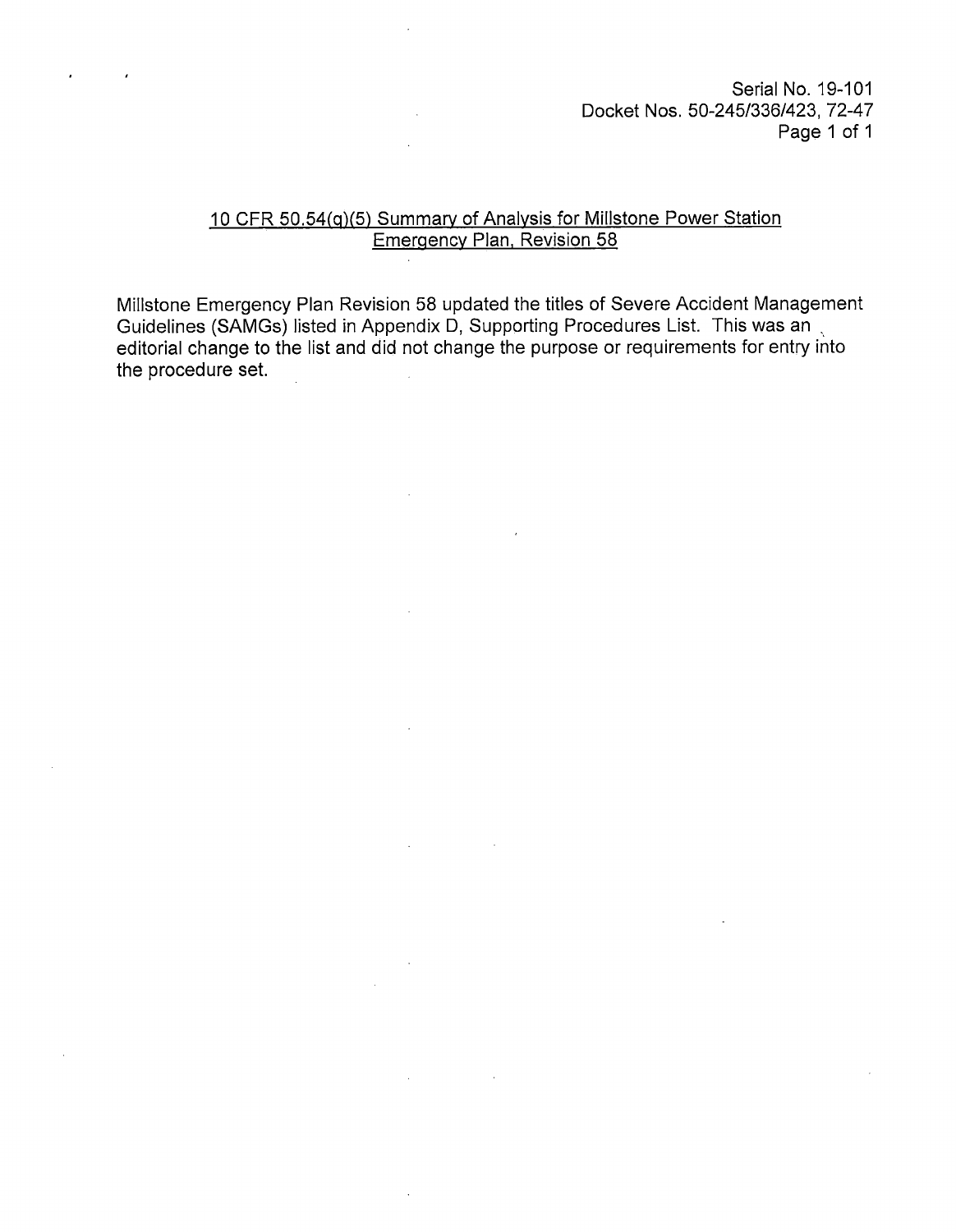Serial No. 19-101 Docket Nos. 50-245/336/423, 72-47

## **Attachment 2**

### **Millstone Power Station Emergency Plan, Revision 59**

**10 CFR 50.54(q)(5) Summary** 

 $\mathcal{L}$ 

**Dominion Energy Nuclear Connecticut, Inc. (DENC)** 

 $\ddot{\phantom{a}}$ 

 $\mathcal{L}$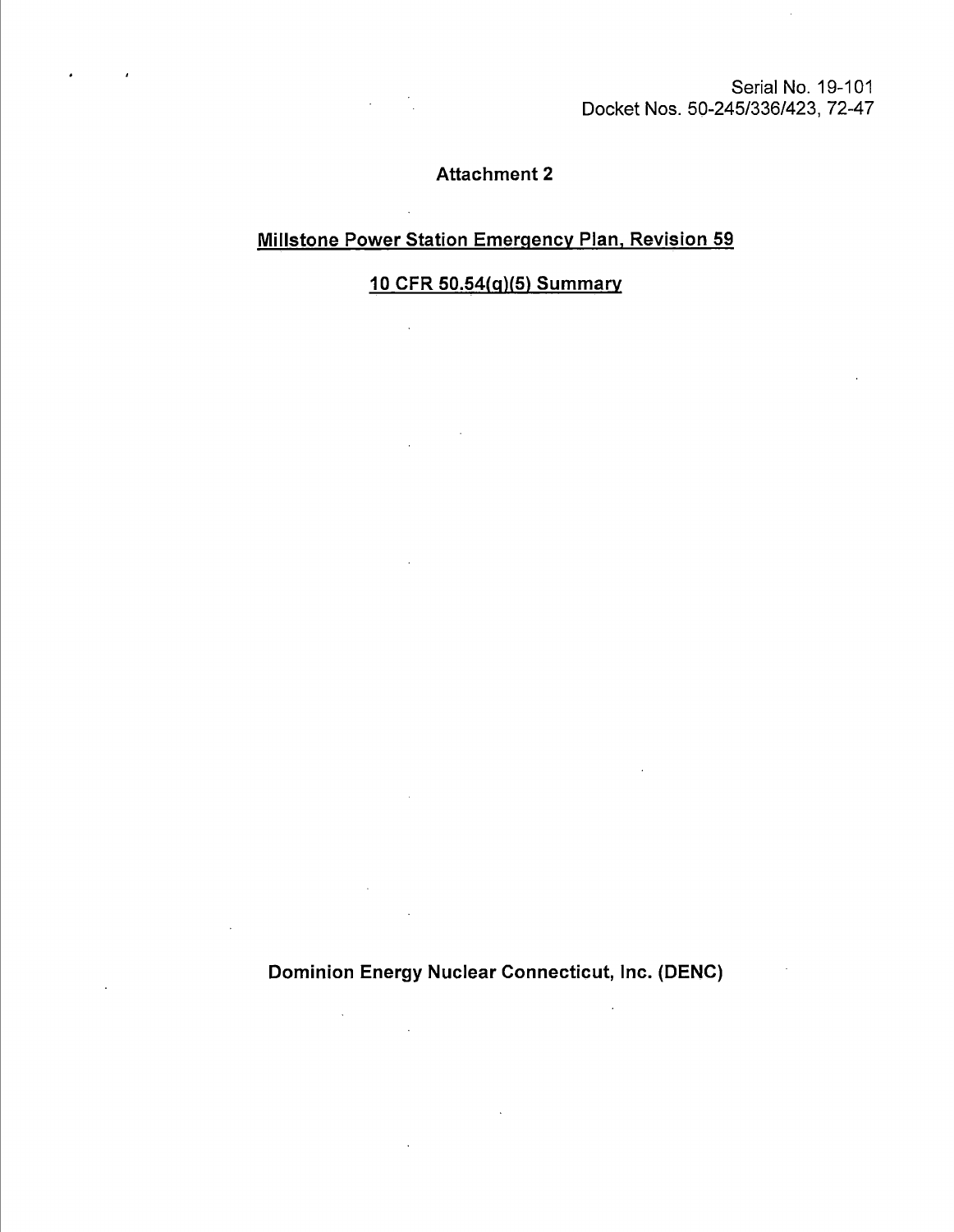Serial No. 19-101 Docket Nos. 50-245/336/423, 72-47 Page 1 of 2

#### 10 CFR 50.54(g)(5) Summary of Analysis for Millstone Power Station Emergency Plan, Revision 59

Millstone Emergency Plan Revision 59 incorporated the changes described below. A description of why each change was not a reduction in the effectiveness of the Emergency Plan and the regulatory basis for each non-editorial change are provided.

1. Figure 1-3, Licensee Emergency Response Facility Responsibilities (ALERT or higher event classifications), was modified to align with Section 5.4.3, "Corporate External Affairs Manager" and under Section 6.6, "Public Information." The revision improves congruency within the Emergency Plan. The emergency planning standards describing responsibilities for coordinated dissemination of public information during an emergency and maintaining adequate facilities per 10 CFR 50.47(b)(7) and (8) continue to be met because the responsibilities continue to be described.

2. Section 6.2.2, "Protective Action Recommendations (PARs)", was revised to identify a range of protective actions, including evacuation, sheltering, implementation of the State· potassium iodide (Kl) plan, and monitoring and preparing. The emergency planning standard for having a range of protective actions for the public in plume exposure pathway emergency planning zones, and considering evacuation, sheltering, and the prophylactic use of Kl per 10 CFR 50.47(b)(10) continues to be met because the range of protective actions is described.

3. Section 8, "Maintaining Emergency Preparedness", was updated to reflect the transfer of responsibility for management and supervision of emergency preparedness training from the Nuclear Training Department to the Emergency Preparedness Department. This organizational change was made company-wide. All related responsibilities continue to be assigned. The emergency planning standards for assigning responsibilities, conducting drills and exercises, providing training, and maintaining emergency plans per 10 CFR 50.47(b)(1), (14), (15) and (16) continue to be met based on having provisions for supervision of staff providing emergency response organization training.

4. Appendix B, "Letters of Agreement", was updated based on results of the annual review with Offsite Response Organizations (OROs). The arrangements described in the letters of agreement (LOAs) remain in effect. The following OROs provided updated letters for inclusion in the Emergency Plan in 2018:

B-3 - AMTRAK - Updated title of Millstone contact, corrected phone numbers, expanded AMTRAK distribution of the LOA.

B-6 - YaleNewHavenHealth / Lawrence & Memorial - Updated to reflect that the Lawrence & Memorial Hospital has been acquired by Yale New Haven Health (new